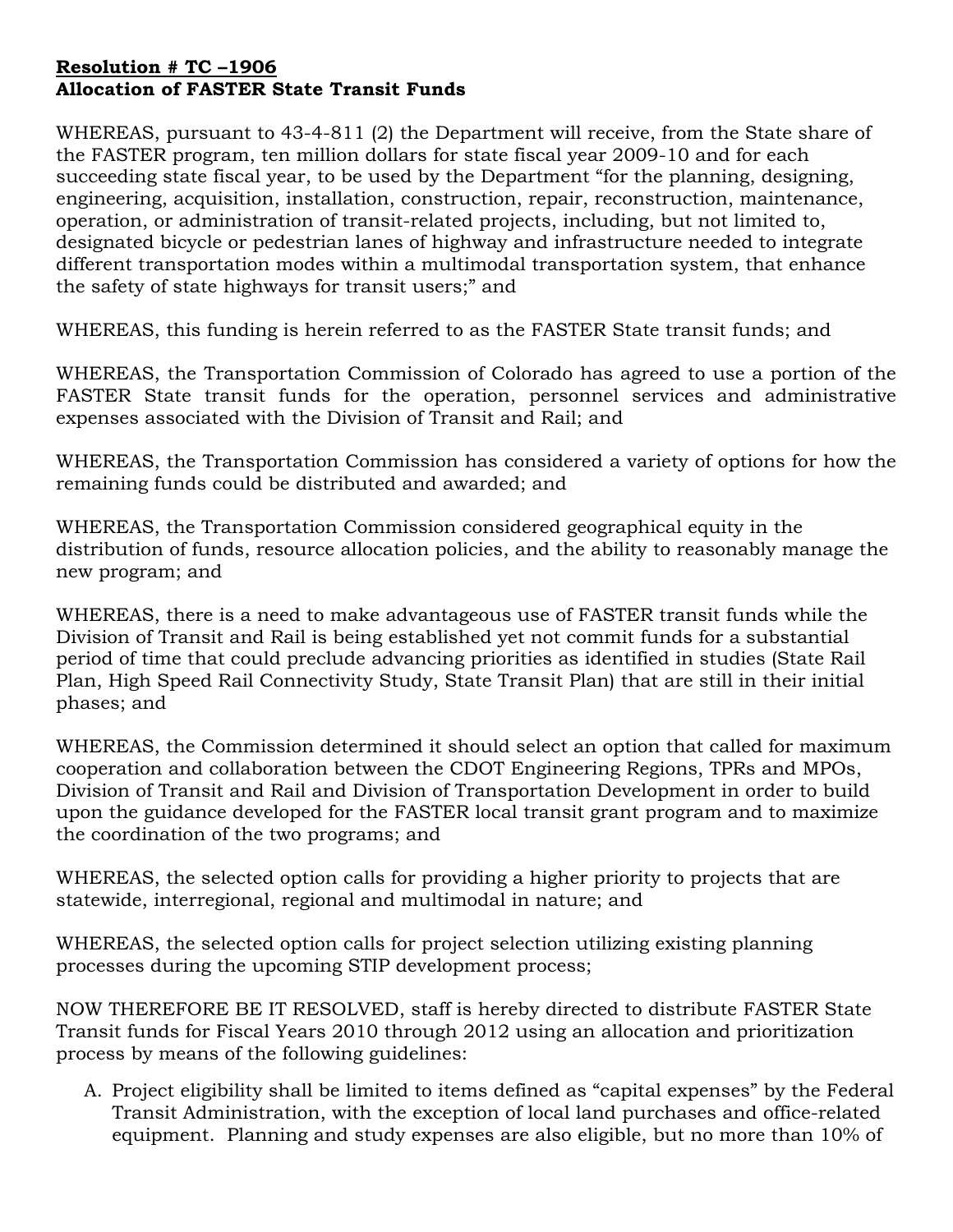available funding may be spent on such. Operating expenses will not be eligible for funding.

- B. Eligible applicants shall be limited to CDOT, other public agencies and public or private nonprofit organizations that offer either public transportation or transportation for the elderly and disabled that is "open door" service, which refers to service available to any elderly or disabled person in need and not limited to a particular clientele or facility.
- C. There shall be not be a match requirement if the FASTER transit funds are used on a State project sponsored by CDOT.
- D. All FASTER transit fund awards to other public agencies and public or private nonprofit organizations would require a minimum local match of 20%. In such cases where FASTER transit funds are being used to match a federal grant, up to 80% of the required local match for the federal grant may be provided and the grant recipient will be required to sign a Maintenance of Effort agreement committing not to reduce its local contribution to its transit program as a result of receiving the matching funds and to provide documentation of such effort.
- E. The minimum project request shall be \$100,000. Exceptions may be granted, particularly for smaller rural projects and smaller vehicles.
- F. Projects will be defined as being either statewide, interregional, regional or local in nature, defined as follows:
	- Statewide projects are those that provide services or benefits to a substantial portion of the state, including mobility management tools.
	- Interregional projects are those that provide services or benefits in more than one CDOT Region or more than one TPR, or that operate over a long distance. This would generally include, but not be limited to, intercity bus services, commuter routes between significantly separated urban and/or rural areas, mobility management projects associated with the coordination of human services transportation, and services that connect multiple regional services.
	- Regional projects are those that provide services or benefits within one TPR but which serve more than two municipalities and traverse more than about approximately 25 miles, or that serve a significant portion of a region by connecting or coordinating multiple entities.
	- Local projects are those that provide services or benefits within a local area.
- G. All four types of projects are eligible for FASTER State funding, but will be prioritized in the order above.
- H. There will not be a specific set-aside or targeted amount for statewide and interregional projects. Instead, the CDOT Regions, the Division of Transit and Rail and the Division of Transportation Development will cooperatively evaluate, prioritize and select projects deemed to be statewide or interregional projects.
- I. The following criteria will be used by the above parties to evaluate and rank projects, in this priority order:
	- 1. Extent to which project provides statewide or interregional services or benefits.
	- 2. Extent to which project is multimodal in nature.
	- 3. Extent to which project provides regional services or benefits.
	- 4. Criticality
	- 5. Financial capacity
	- 6. Financial need
	- 7. Project impacts
	- 8. Readiness